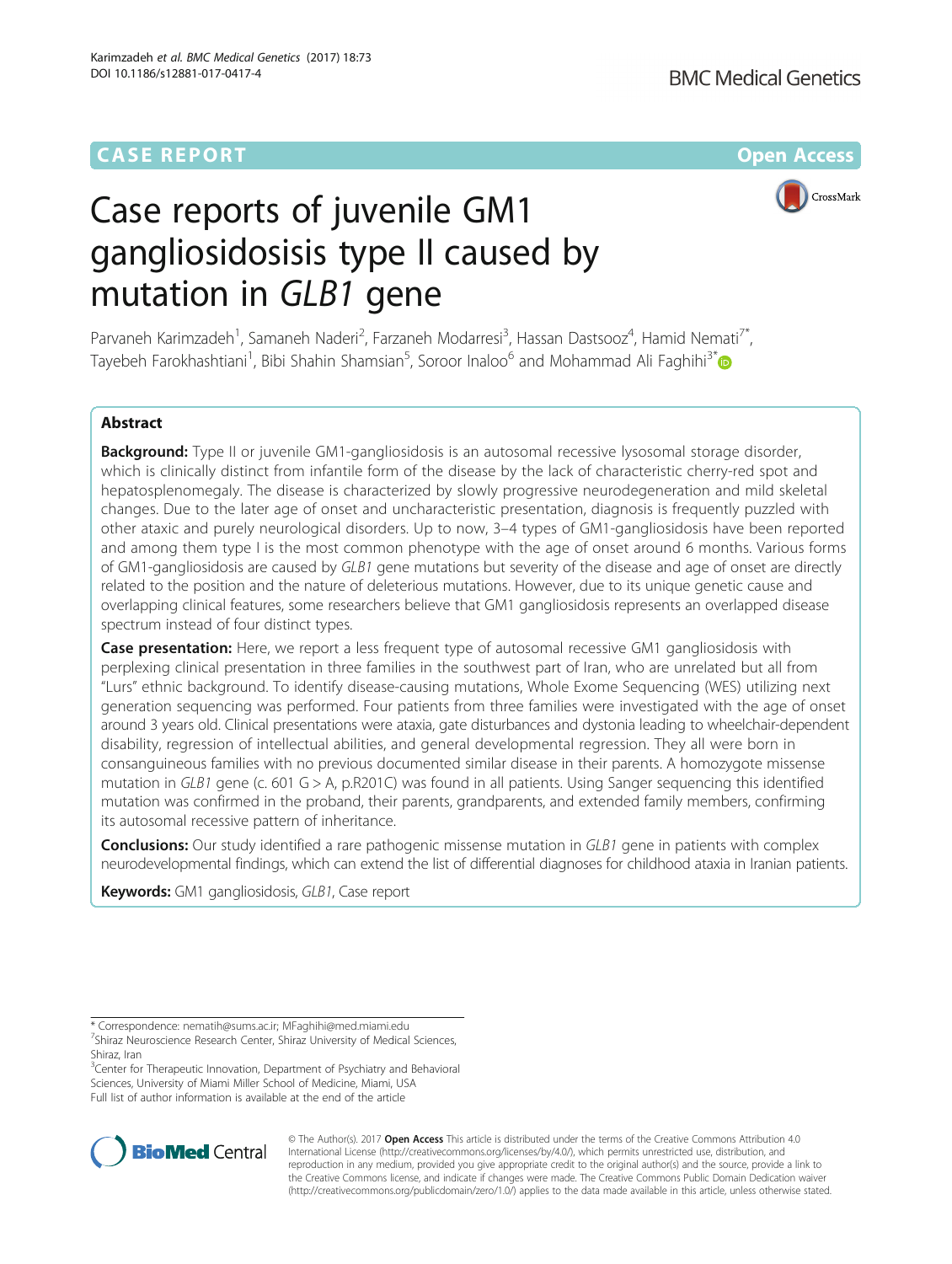# Background

GM1 Gangliosidosis, which is a lysosomal storage disease (LSD) [[1\]](#page-6-0) is one of the rare neurometabolic disorders characterized by the deficiency of the enzymatic activity of ganglioside- beta-Galactosidase [\[2\]](#page-6-0). This deficiency causes the accumulation of glycolipids, keratan sulfate, and GM1 gangliosides in several tissues, particularly, in neurons of peripheral and central nervous system [\[3](#page-6-0)]. Clinical presentation of the disease reflects the neurodegenerative processes in the brain and spinal cord due to the accumulation of gangliosideβ-Galactosidase substrate. Several studies in animal models have shown that the accumulation of GM1 gangliosides in local microglial cells of central nervous system can lead to the increased activation and infiltration of inflammatory cells in these cells. The inflammation seems to play an important role in pathogenesis of the disease and its neurological manifestations [\[4](#page-6-0)]. GM1 gangliosidosis is estimated to occur in 1 per 100,000 to 200,000 newborns [[5](#page-6-0)]. Until now, different types of GM1-gangliosidosis have been described. The most severe and frequent form of the disease is GM1 gangliosidosis type I, which is typically presented in early infants with hepatosplenomegaly, bone alteration as dysostosis multiplex, coarse faces, macrocephaly and growth retardation [[6\]](#page-6-0). Patients with GM1 gangliosidosis Type I usually die before age of 3 years due to repeated bronchopneumonia [\[7](#page-6-0), [8\]](#page-6-0). It is worth noting that cherry red spot is observed in more than 50% of patients with this type. In type II of the disease which is considered as juvenile or late infantile GM1 gangliosidosis, the onset of clinical presentations is delayed with slow progression. In this type, the first clinical manifestation is ataxia followed by dystonia and spasticity. In type II of the disease, patients usually do not present distinctive facial features, hepatosplenomegaly and cherry red spot, making the diagnosis perplexed. These patients have normal development at early stage of life, but they begin to develop signs and symptoms of the condition under 3 years of age in the late infantile and between 3 and 5 years in juvenile form of the disorder. Regardless of the age of onset, individuals with GM1 gangliosidosis type II usually show progressive regression of neurodevelopmental milestones, which result in the loss of motor and language skills and they might have refractory seizure [[9\]](#page-6-0). GM1 gangliosidosis type III, which is considered as the adult or chronic form manifests the mildest end of the disease spectrum. The onset age of symptoms varies in this type, but it mainly represents in teens. Its characteristic features include dystonia and the spinal bones abnormalities. Life expectancy varies among people with GM1 gangliosidosis type III and most individuals with type III are of Japanese descent [[10](#page-6-0)–[12\]](#page-6-0). With the limited available therapeutic options, patients with GM1 gangliosidosis deteriorate progressively, leading to wheelchair-dependent disability and eventually to vegetative state and death during their 3rd decade of life.

The ganglioside-beta-galactosidase gene (GLB1) is located on the short arm of the chromosome 3 (3p21.33) and its encoded protein is responsible for breakdown of GM1 ganglioside in the nerve cells. Mutations in this gene are the only genetic causes of various forms of GM1 gangliosidosis. More than 165 disease-causing mutations have been identified in GLB1 gene, mainly missense and nonsense mutations, as well as insertions and deletions with different size [[13\]](#page-6-0). Partial or complete absence of GLB1 gene product leads to the elimination of beta-galactosidase activity and accumulation of GM1 ganglioside to toxic level in many tissues and organs, mainly in the brain [[14\]](#page-6-0). Progressive damage caused by the buildup of toxic substrate results in the destruction of neurons in the brain, gradual neurodegeneration and appearance of signs and symptoms of GM1 gangliosidosis [[15\]](#page-6-0). In general, severity of the disease depends on residual activity of the betagalactosidase enzyme, which in turns depend on the site and nature of the mutated nucleotide. Individuals with higher beta-galactosidase activity usually have milder signs and symptoms and later age of onset [\[16](#page-6-0)]. Therefore, GLB1 mutation analysis must be considered in the infants with lysosomal storage disease as well as in the patients with ataxia and any other childhood and juvenile neurodegenerative symptoms [\[17](#page-6-0)].

Current study is the first report of GM1 gangliosidosis type II in Iranian population. We investigated three consanguineous families, including four patients, and all patients showed autosomal recessive form of GM1 gangliosidosis type II.

# Case presentation

Here we report four cases affected by GM1 gangliosidosis type II from three consanguineous families.

#### Family I, Patient I

A 6.5-year-old girl was referred to the Pediatric Neurology Department in the Mofid Children Hospital, Tehran, Iran due to progressive ataxia and neurodevelopmental regression. She was born from a consanguineous marriage (first-degree cousins) with uneventful birth history. She had normal neurodevelopmental milestones up to the age of three years when she developed progressive ataxia. She gradually lost her lingual and motor skills and became wheelchair-dependent by the age of 5 years. Although she was reported to have normal intellectual abilities, her mental abilities decreased over the course of disease. Detailed neurological exam was performed in the first admission and in the subsequent visits, which revealed neurodevelopmental regression, reduction of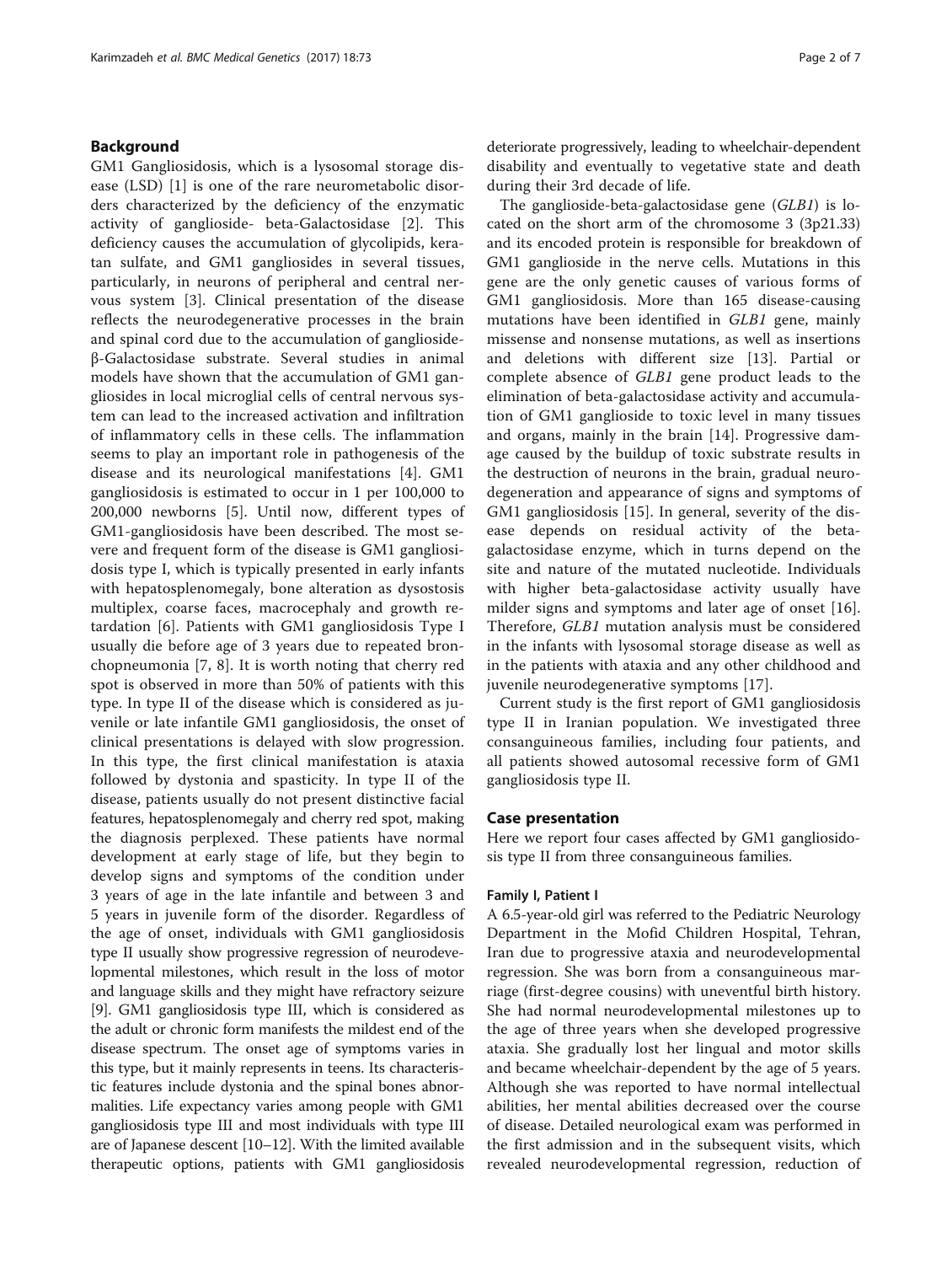age-related intellectual abilities and nystagmus. The "Fix and Follow test" of moving objects was not normal and she gradually lost her vision. Two magnetic resonance imaging (MRI) (in the third and fourth) assessments revealed minor signal changes in the periventricular white matter without any progression (Fig. 1a and b). Ophthalmologic study did not show any pathologic signs and all metabolic studies were reported in normal range. Electroencephalography (EEG), Visual Evoked Potential (VEP) and Electroretinography (ERG) were normal. The leukocyte enzyme activity was tested and reported normal beta-Galactosidase activity. Regarding her family history, 4 members in her mother's family died due to similar clinical presentations.

## Family II, Patient II & III

The family had two affected individuals who were referred to the Pediatric Neurology Department in the Mofid Children Hospital, Tehran, Iran due to neurodevelopmental regression. These two siblings, a 9-year-old boy and a 4-year-old girl, had normal developmental milestones up to the age of 3 years. The boy showed progressive ataxia, dystonia and mental decline. All metabolic studies and routine laboratory data were in normal ranges. MRI study showed mild cerebellar atrophy with mild signal changes in the periventricular white matter (Fig. [2](#page-3-0)). The affected girl had similar symptoms with loss of her acquired motor and lingual abilities after the age of 3 years as well as progressive ataxia, speech problem and neurodevelopmental regression. The parents are first-degree cousins who have one unaffected child and positive history of multiple deceased individuals with similar clinical presentation in their extended family.

#### Family III, Patient IV

The patient is an 8-years old girl, who is already bedridden and living in the same village as the family II. She was reported to have similar findings to the family II which include progressive ataxia, neurodevelopmental regression, loss of speech and mental decline started around the age of 3 years. Her parents are first-degree cousins and have history of unexplained death of children in their extended families from both sides.

Whole exome sequencing utilizing next generation sequencing on an Illumina platform was carried out on DNA samples from two patients and a carrier mother. Detail of next generation sequencing data are provided in Table [1.](#page-3-0) The text files of sequences were aligned using BWA aligner tool and variants were identified using GATK and annotated with the use of annovar software. In total, more than 120 K annotated variations were identified with hetero/homo ratio of 1.6 to 1.8, which then were filtered based on their frequency, location, functional consequences, inheritance pattern and more importantly clinical phenotype. All three patients were identified as homozygous for a missense mutation in GLB1 gene (c.  $601G > A$ , p.R201C, NM\_000404). This single nucleotide variant (SNV) is located on exon 6 of GLB1 gene in position 33099713 on chromosome 3. Homozygous mutations in GLB1 gene have been previously reported to be the genetic cause of GM1 gangliosidosis, (OMIM number 203600), which has an autosomal recessive form of inheritance. This mutation (rs72555360) has the minor allele frequency (MAF) of less than 0.0002 and is predicted to be damaging and highly conserved using different bioinformatics software such as polyphen, SIFT, LRT, Mutation Taster, FATHMM, Radial SVM and Mutation Assessor (Table [2](#page-4-0)).

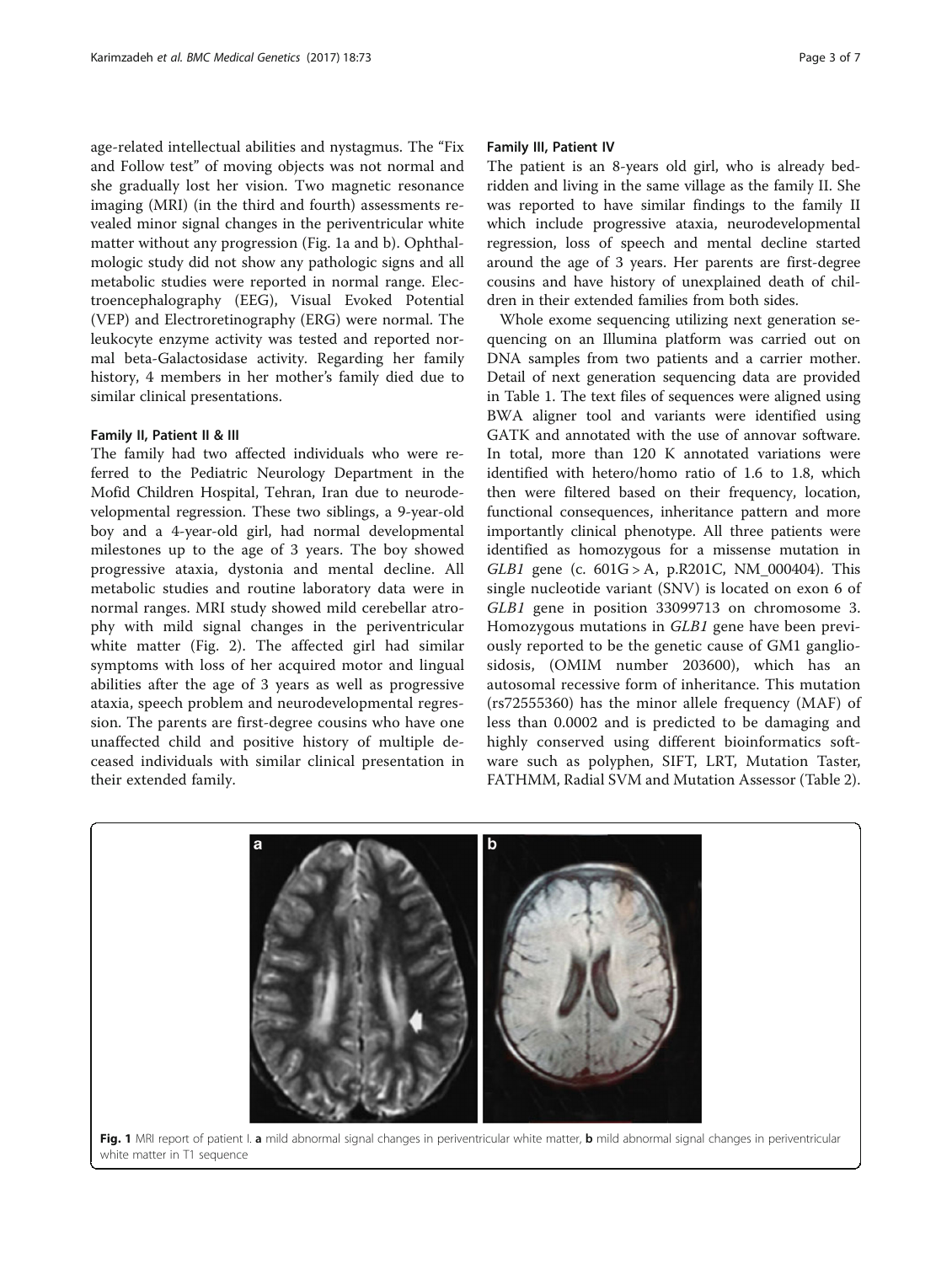<span id="page-3-0"></span>

The mutation was reported to cause GM1 gangliosidosis type II and clinvar ID of RCV000000973.1 for its pathogenic mutation was previously assigned. The Arg201Cys mutation, eliminating a BspMI site, was previously identified in a late-infantile/juvenile patient who had psychomotor retardation/deterioration, dysostosis multiplex, and hepatosplenomegaly. In their study, they identified that the expression of enzyme activity was less severely affected in Arg201Cys mutant which was reported to be associated with late-infantile/juvenile forms [\[18](#page-6-0)]. In our study, in addition to the confirmation of mutation with the use of different bioinformatics software, segregation studies using sanger sequencing was performed in family members and extended family members of the patients which confirmed the damaging possibility of the mutation in homozygote state in these patients (Fig. [3](#page-5-0) shows one example of sequencing results and pedigree of patient 1 and their family members).

# **Discussion**

As mentioned above, juvenile GM1 gangliosidosis is inherited in an autosomal recessive pattern and patients with this form experience neurodevelopmental regression. Clinical symptoms of GM1 gangliosidosis type I are presented during the first month of life. However, in GM1 gangliosidosis type II patients have normal neurodevelopmental milestones until late infantile period (late infantile form) or late childhood period (juvenile form). Therefore, if molecular diagnosis is performed early in the pre-symptomatic cases with positive family history, effective approaches such as enzyme replacement therapy, cell therapy and bone marrow transplantation can be provided for those types of the disease with later onset. Currently, there is no simple biochemical test available for carrier screening in high risk individuals and families [[19\]](#page-6-0). Enzyme activity level is previously reported to be less severely affected in Type II patients [[18\]](#page-6-0) and was reported normal in one of our patients. Vacuolated lymphocytes in peripheral blood smears which is a simple procedure in the diagnosis of metabolic disorders, were observed in all our patients;

Table 1 Whole Exome Sequencing detail of coverage and number of reads for patient one family I. Other whole exome sequencing results have similar depth and coverage metrics

| Type                             | Value      | Type                              | Value         |
|----------------------------------|------------|-----------------------------------|---------------|
| Number of mapped reads           | 41,674,840 | Percent reads on target           | 95.70%        |
| Number of amplicons              | 293,903    | Total assigned amplicon reads     | 39,882,524    |
| Percent assigned amplicon reads  | 95.70%     | Average reads per amplicon        | 136           |
| Uniformity of amplicon coverage  | 86.30%     | Amplicons with at least 100 reads | 53.69%        |
| Amplicons with at least 1 read   | 99.54%     | Amplicons with at least 500 reads | 0.70%         |
| Amplicons with at least 20 reads | 90.02%     | Amplicons reading end-to-end      | 35.97%        |
| Amplicons with no strand bias    | 85.64%     | Total aligned base reads          | 7,342,243,527 |
| Bases in target regions          | 57,742,646 | Total base reads on target        | 6,979,820,754 |
| Percent base reads on target     | 0.95       | Uniformity of base coverage       | 0.85          |
| Average base coverage depth      | 121        | Target bases with no strand bias  | 78.31%        |
| Target base coverage at 1x       | 99.18%     | Target base coverage at 100x      | 47.95%        |
| Target base coverage at 20x      | 87.91%     | Target base coverage at 500x      | 0.62%         |
| Percent end-to-end reads         | 58.98%     | mapping rate                      | 99.10%        |
| AQ17                             | 92.21%     | AQ20                              | 87.51%        |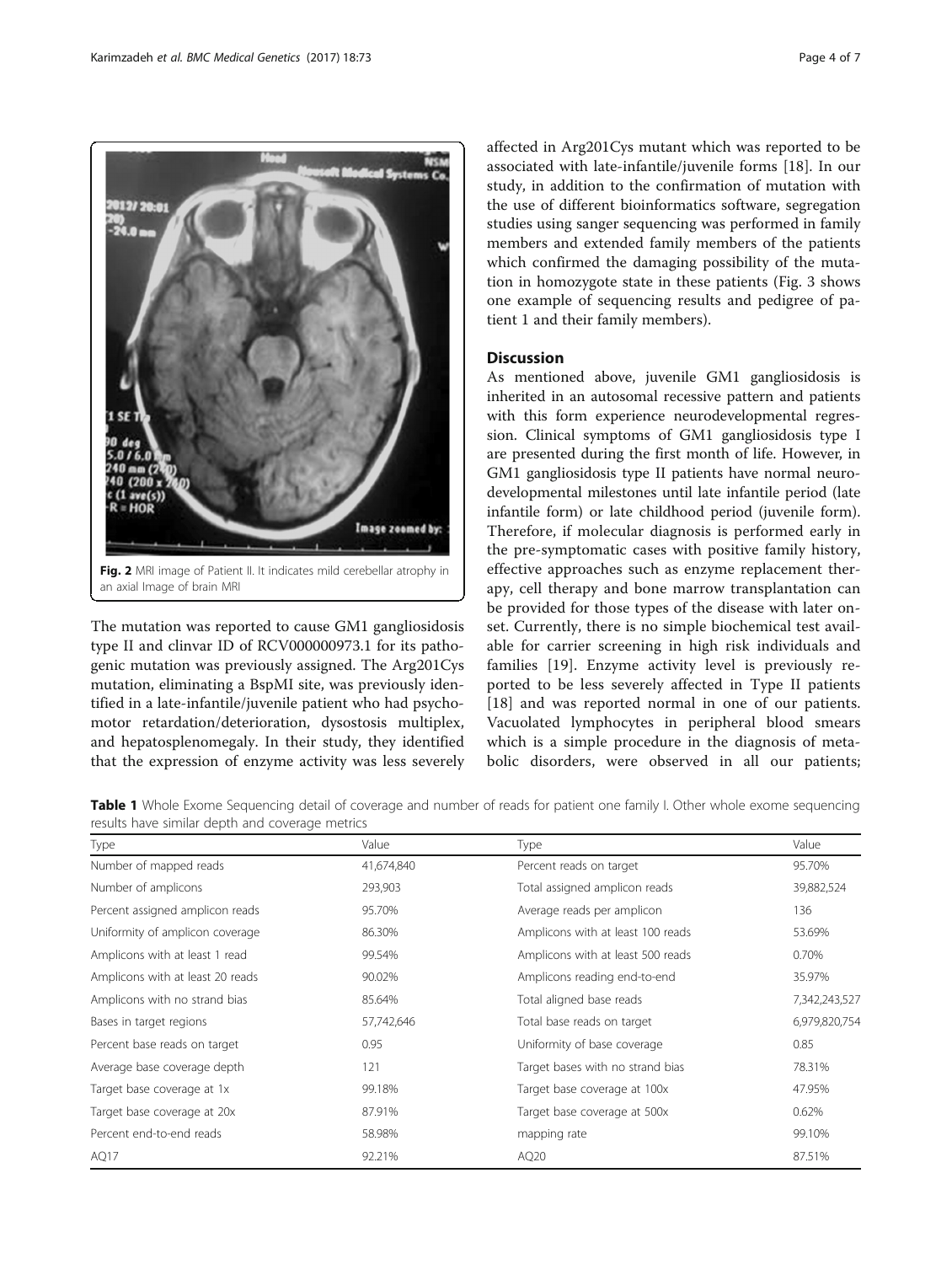<span id="page-4-0"></span>

|                 | Position   | Ref                     | $\frac{1}{2}$                      | _ocation            | Gene       | SNP_ID      | Function              |
|-----------------|------------|-------------------------|------------------------------------|---------------------|------------|-------------|-----------------------|
|                 | 33099713   |                         |                                    | exonic              | GLB1       | \$72555360  | ansynonymous          |
| Transcript_ID   | Exon       | CDNA                    | Protein                            | Transcript_ID       | Exon       | <b>CDNA</b> | Protein               |
| NM_000404       | exon6      | $-0.0011$               | p.R201C                            | NM_00107981         | exon6      | CCS11T      | p.R171C               |
| ESP_Frequency   | l000g_freq | <b>SIET</b>             | Prediction                         | Polyphen            | Prediction | LRT_score   | $RT$ pred             |
| 0.0002          |            |                         | Damaging                           |                     | Damaging   |             | Damaging              |
| Mutation Taster | Prediction | <b>MutationAssessor</b> | Prediction                         | FATHMM              | Prediction | RadialSVM   | Prediction            |
|                 |            | 3.435                   | Medium                             | $-4.76$             | Damaging   | 1.085       | Damaging              |
| <b>CIT-ANS</b>  | Clinvar_ID | Clinvar_ID              | Disease                            | LR_score            | LR_pred    | VEST3_score | wer <sup>T</sup> ddy: |
| rs72555360      | pathogenic | RCV000000973.1          | Juvenile_GM $> 1 <$ gangliosidosis | 0.974               | Damaging   | 0.947       | 4.289                 |
| CADD_phred      | GERP++_RS  | phyloP46way_placental   | phyloP100way_vertebrate            | SiPhy_29way_logOdds |            |             |                       |
|                 | 557        | 278                     | 9.242                              | 19.517              |            |             |                       |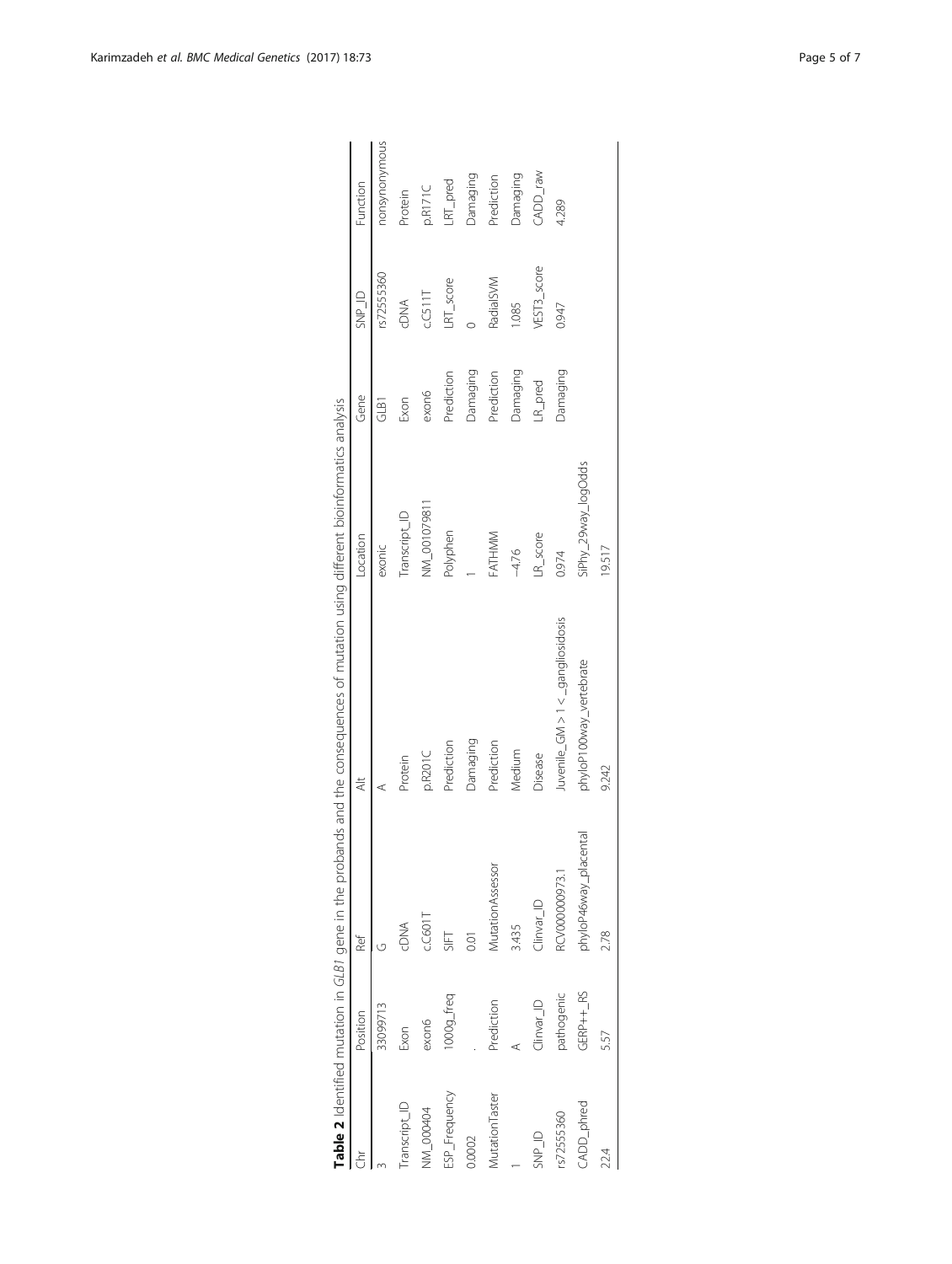<span id="page-5-0"></span>

however, this finding is nonspecific and might not be reliable in the early course of disease. With increasing availability and reducing costs of genetic tests such as high throughput next generation sequencing, it might be feasible to screen pathogenic mutations of GLB1 gene, at least for all newborns from families at high risk of the disease.

Up to now, more than 165 disease-causing mutations have been reported in various studies and some researchers have identified mutations with high frequency. For instance, Georgiou T. et al. described high prevalence of a founder mutation (Arg482His) in an isolated small village in Cyprus [[20\]](#page-6-0). These data show that molecular diagnosis of GM1 gangliosidosis may be difficult with these huge number of reported mutations. Therefore, in our study, we performed unbiased high throughput next generation sequencing to identify pathogenic mutations in three patients with early childhood ataxia and neurodevelopmental regression. These patients were born of consanguineous marriage from same "Lurs" ethnic background in the southwest of Iran. The Lur or Lor are an Iranian people living mainly in southwest and south Iran. The territories occupied by Lurs include three provinces which include Luristan (the land of Lors), Bakhtiari and Kuh-Gilu-Boir Ahmed. The territories presently occupied by the Lurs have been inhabited by man for some 40,000 years. There are some Y chromosome haplotypes in Lurs with a frequency of more than 10%, much higher than the general population of Iran. Therefore, we speculate that the identified mutations found in our unrelated families (two from same city and one from another distant city) might be due to a founder effect in Lurs population. Although enough number of whole exome sequencing (WES)

data from Lurs are not available to calculate F inbreeding coefficient, it can be mentioned that there are many common variations among these three families in this study, raising possibility of having a common ancestor. By obtaining family history and extending it to other affected individuals with remote family relations or to the people residing in the same village, we identified the fourth patient and also reports about many other affected individuals who passed away with similar clinical phenotypes. Sanger sequencing confirmed this mutation in our patients, their parents and extended family members. The identified mutation in GLB1 gene seems to have complete correlation with GM1 gangliosidosis type II and 100% penetrance in homozygous individuals. Although heterozygous carriers for this mutation are not apparently sick, they are at risk of passing this deleterious mutation to their offsprings. Therefore, GLB1 genetic test should be requested for individuals with childhood ataxia and family members of known patients who intend to have consanguineous marriage. Presence of consanguineous marriage, history of death with similar presentations in the family, progressive ataxia and neurodevelopmental regression help physicians to narrow down the lists of differential diagnosis and to recommend available genetic tests.

# Conclusions

A missense mutation in GLB1 gene, which segregated with the disease phenotype as autosomal recessive form of juvenile GM1 gangliosidosis type II was identified in four patients from the southwest of Iran. The mutation is a rare previously reported pathologic mutation, which has not been previously documented in Iranian population. Our results confirm a link between GLB1 gene